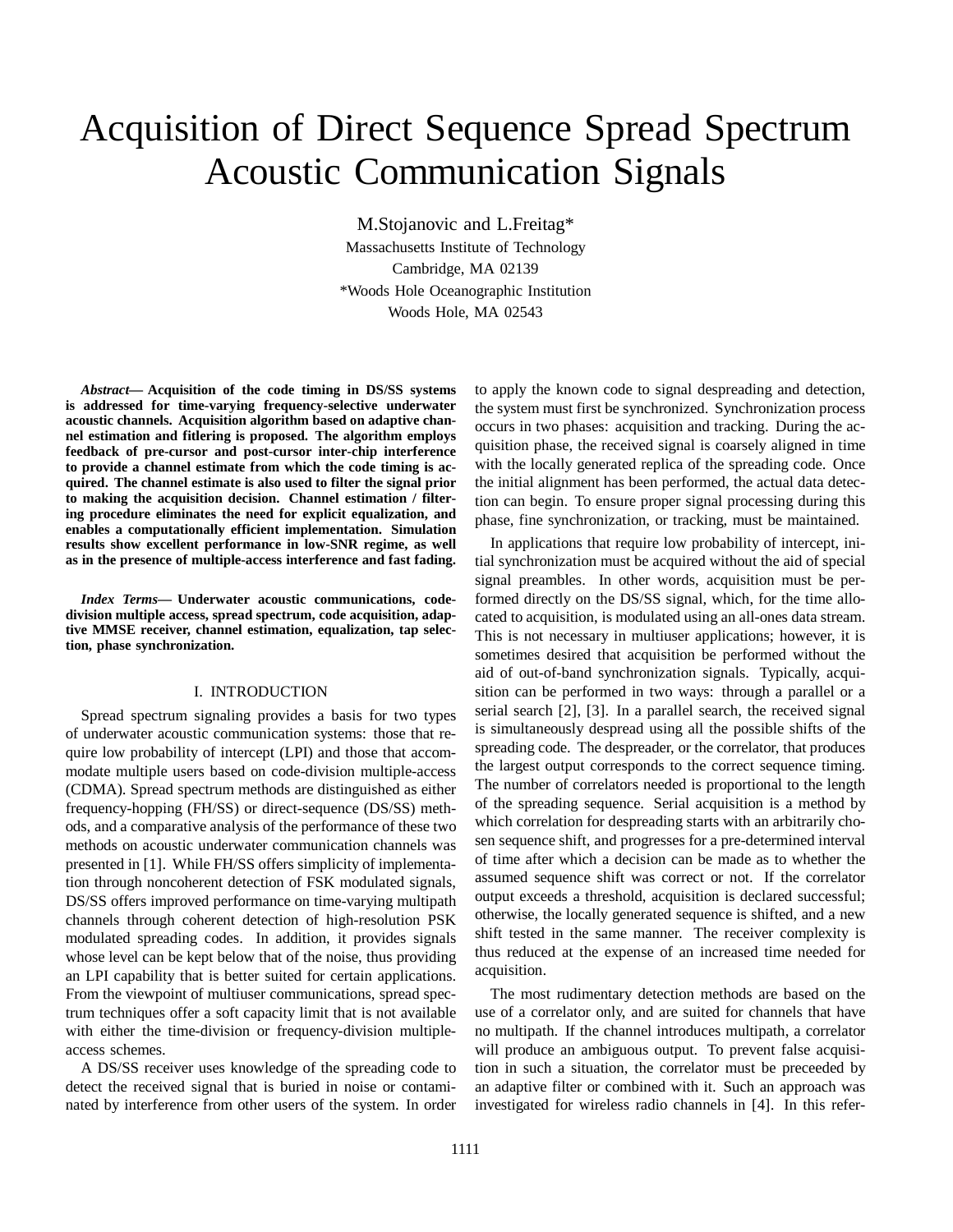ence, a simple receiver was proposed based on LMS adaptive filtering and a serial acquisition search. For each assumed sequence shift, the receiver is run for a pre-specified interval of time using a known training sequence of data symbols. The filter output is despread using the known sequence with an assumed starting time. The error between the so-obtained data symbol estimate and the known training data is used to update the filter coefficients at the symbol rate. At the end of the allotted time interval, the mean squared error is checked for convergence. If it is decided that convergence exists, the filter tap weights are used to determine the exact sequence timing. This action is performed by finding the point of maximal correlation between the filter weights and the spreading sequence used. If it is established that there is no convergence, the sequence is shifted by a certain number of chips, and the process is repeated.

Similar techniques based on adaptive minimum mean squared error (MMSE) filtering for timing acquisition were also investigated for DS/SS CDMA applications [5], [6]. In multiuser systems, the major problem is detection of the desired user's signal in the presence of multiple-access interference. Whether because the system is asynchronous, or there exists multipath propagation, the signals arriving from different users do not appear orthogonal at the receiver, and, thus, a simple decorrelator does not suffice to suppress the interference. Instead, an adaptive MMSE receiver is often employed. Acquiring synchronization in such a situation is based on applying the adaptive MMSE receiver for each supposed initial timing. While [5] addresses a parallel symbol-timing acquisition scheme for systems that use short spreading sequences with one period per symbol, [6] treats a serial acquisition scheme, somewhat similar to that of [4]. Namely, an adaptive receiver is employed, but without explicit despreading. Instead, it is left to the adaptive filter to perform both despreading and interference suppression. Such an approach can be justified for spreading sequences of short period that allow use of manageable size adaptive filters. After convergence has been established, the filter tap-weights are cross-correlated with the spreading code to obtain the desired sequence timing. It was found that fast convergence of RLS algorithm makes it preferable to the LMS algorithm. However, application of these techniques remains limited to systems with short spreading codes and channels with slow time-variation.

An underwater acoustic channel is often characterized by extended multipath propagation and rapid temporal variation. The benefits of DS/SS signaling in such a situation are conditioned on the receiver's ability to track the time-variation of the channel. Time-variation occurs in an underwater acoustic channel because of the natural variations in the medium, and because of the transmitter/receiver motion. The motioninduced Doppler distortion is the most prominent factor contributing to the channel variability in mobile underwater systems that employ autonomous underwater vehicles (AUVs) equipped with acoustic modems.

The implications of time-varying underwater multipath on the design of a DS/SS system are twofold. First, multipath dispersion causes interference between adjacent chips that can often extend over tens of chip intervals, and second, channel variation may be significant over the duration of a single data symbol. Neither of these effects is present in wireless radio systems. To account for the degradation in system performance, a dedicated receiver design is necessary for acoustic systems. In general, multipath degradation can be treated by adaptive equalization using chip-spaced decision-feedback filters. For slowly varying channels, symbol-rate adaptation is sufficient [7], while for more rapidly varying channels, adaptation must be carried out at the chip rate [8]. DS/SS receivers proposed in [7] and [8] focus on signal processing aspects of multipath equalization and interference suppression, relying on side techniques to initially acquire synchronization. Usually, a probe signal, based on high-resolution pseudo-random code or a frequency sweep is used to determine the starting time of a data packet. In this paper, we focus on the aspects of acquisition, and propose a method suitable for use with any DS/SS receiver in an underwater acoustic environment characterized by time-varying multipath.

The proposed method capitalizes on the fact that acquisition process is equivalent to that of channel estimation. Acquisition methods [4]-[6] for time-varying multipath channels rely on observing the tap coefficients of an adaptive linear equalizer to infer the starting time of the spreading code. It is possible to do so because the equalizer coefficients are correlated with those of the channel. Rather than using an adaptive equalizer, the method proposed is based on channel estimation. In this method, a channel estimate is obtained explicitly, using a technique similar to that of [9]. The position of the channel tap with largest magnitude within the spreading code length indicates the starting time of the code. Hence, no inference needs to be made from the equalizer taps. At the same time, the channel estimate is used to compute the coefficients of a filter, which is used to equalize the signal prior to despreading. The acquisition decision is made from the observation of the error at the equalizer output. This error is also used to generate feedback for the phase-locked loop, which enables acquisition in the presence of an unknown Doppler shift. The advantage of this approach is that channel taps can be updated independently, and, hence, the acquisition time does not depend on the equalizer length and its convergence time, as it does in techniques based on direct equalization. In addition, because multipath is naturally sparse, it suffices to update only the selected channel taps.

The principles of acquisition algorithm are presented in Sec.II. The algorithm performance is tested in simulation, and results are presented in Sec.III. Performance is assessed both in the low SNR regime for the single-user case representative of an LPI application, and in the multiuser, CDMA case. Conclusions are summarized in Sec.IV.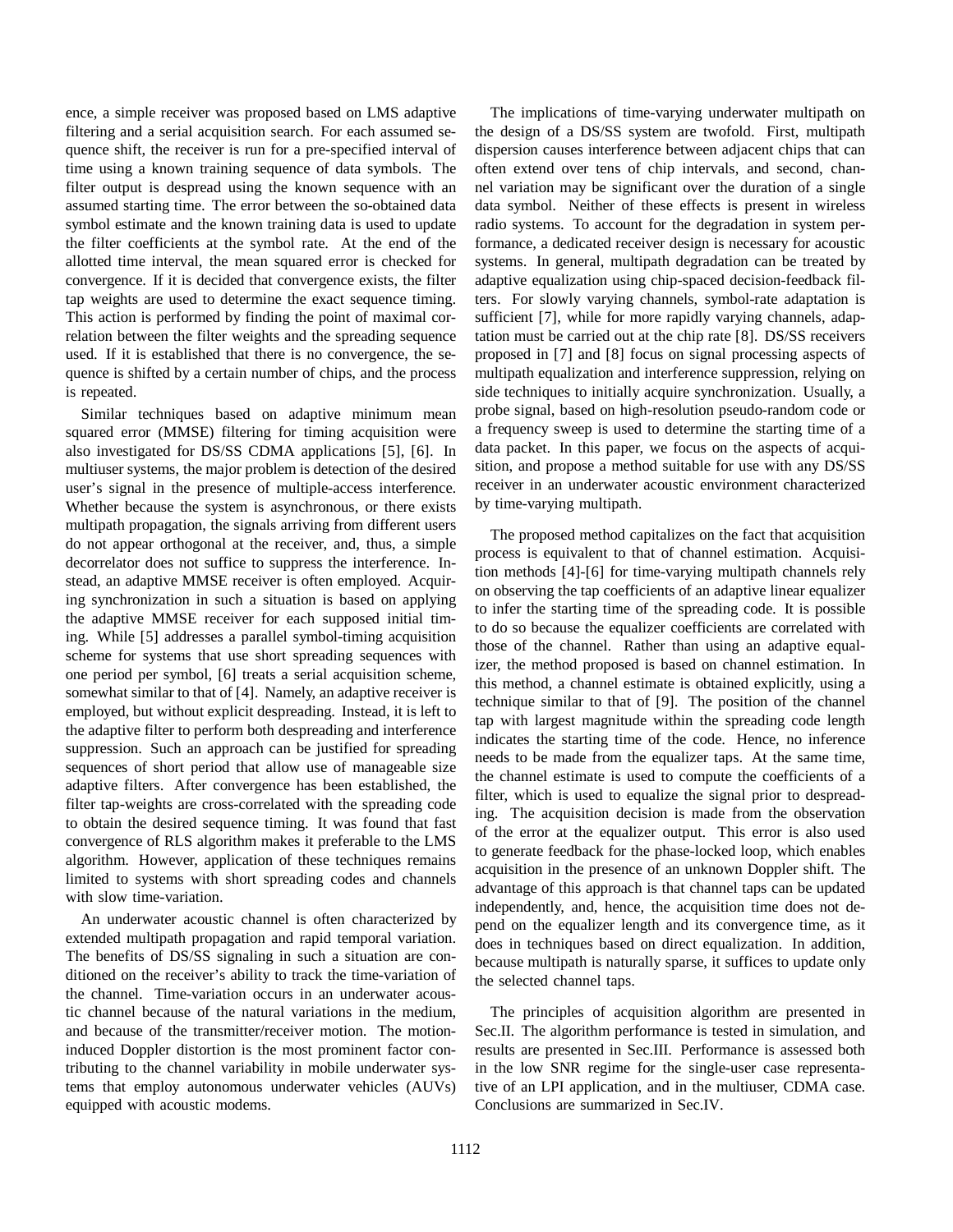### II. ACQUISITION ALGORITHM

The acquisition principles are based on modeling the complex baseband received signal as

$$
v(t) = \sum_{l} p(l)h(t - lT_c) + w(t)
$$
 (1)

where  $p(l)$  are the chips of the spreading sequence (there is no data modulation),  $h(t)$  is the impulse response of the channel (including any transmit/receive filtering),  $T_c$  is the chip duration, and  $w(t)$  is the noise, which is assumed to be uncorrelated with the signal. The code period is chosen greater than the multipath spread,  $LT_c > T_m$ . For the time being, it is assumed that there is no frequency offset, and the problem of carrier synchronization is treated later.

The received signal is sampled at the Nyquist rate, taken without loss of generality to be  $2/T_c$  for the signal band-limited to  $\pm 1/T_c$ . The signal samples are arranged in a vector

$$
\mathbf{v}(k) = \sum_{l} \mathbf{h}(l)p(k-l) + \mathbf{w}(k)
$$
 (2)

where the time span of the vectors is equal to the spreading code duration,  $LT_c$ . All the vectors are defined as column vectors, and time-indexed such that

$$
\mathbf{v}(k) = \begin{bmatrix} v((k+L-1)T_c + T_c/2) \\ v((k+L-1)T_c) \\ \vdots \\ v(kT_c + T_c/2) \\ v(kT_c) \end{bmatrix}
$$
(3)

Note that the channel vector

$$
\mathbf{h}(l) = \begin{bmatrix} h((l+L-1)T_c + T_c/2) \\ h((l+L-1)T_c) \\ \vdots \\ h(lT_c + T_c/2) \\ h(lT_c) \end{bmatrix}
$$
(4)

is related to  $h(l - 1)$  through a shift-down-by-two operation (or as many as there are samples per chip). There is a total of  $2L+1$  non-zero shifts. The channel vector  $h(0)$  is taken to be the reference vector (with respect to the chip sequence  $p(k)$ ).

When the sequence  $p(k)$  is known, a channel estimation algorithm is based on the fact that the noise is uncorrelated with the signal, and, hence,

$$
\mathbf{h}(0) = E\{\mathbf{v}(k)p^*(k)\}\tag{5}
$$

From this expression, a simple adaptive channel-estimation algorithm can be obtained [9]:

$$
\hat{\mathbf{h}}[k] = \lambda \hat{\mathbf{h}}[k-1] + (1-\lambda)\mathbf{v}(k)p^*(k) \tag{6}
$$

In this algorithm,  $\hat{\mathbf{h}}[k]$  denotes the estimate of the reference vector  $h(0)$  obtained in the kth iteration, i.e.,  $\hat{h}[k] = \hat{h}(0, k)$ ,

and  $\lambda < 1$  is the exponential filtering factor. This algorithm was successfully used in channel-estimation-based equalization of high-rate underwater acoustic signals.

Once a channel estimate is available, its coefficients indicate the relative delays of the channel paths. The coefficient with largest magnitude can thus be used to determine the code timing. Namely, if

$$
m = \arg \max \mathbf{h}(0) = \arg \max \{ h(iT_c/2) \}_{i=0}^{2L-1}
$$
 (7)

then the delayed input siganl  $v(kT_c + mT_c/2)$  is timesynchronized with the code  $p(k)$ . Because the code is periodic, and the period is greater than the multipath spread, there is no ambiguity about the timing of the principal component.

If there is no multipath, the time-aligned signal is immediately despread using the sequence of known chips  $p(k)$ . In the presence of multipath, inter-chip interference must first be suppressed. This is accomplished by filtering, or equalization. The chip estimates obtained after equalization,  $\hat{p}(k)$ , are fed to the despreader. The quality of the chip estimates, and consequently, the acquisition performance, relies on two factors: (1) the quality of the channel estimate, and (2) the quality of the equalizer.

Since the channel estimate indicates the positions and strengths of multipath components, it can be used to compute the coefficients of an equalizer. For purposes of data detection, a procedure for computing the coefficients of a decisionfeedback equalizer is given in [9]. For purposes of acquisition, the data sequence is known (an all-one sequence is normally used). This fact may be exploited to obtain both an improved channel estimate and an equalization method superior to that of [9]. The channel estimation / filtering procedure is based on the feedback of both post-cursor and pre-cursor inter-chip interference terms, as described below.

#### *A. Channel estimation*

In the presence of multipath, the received signal can be represented as

$$
\mathbf{v}(k) = \mathbf{h}(0)p(k) + \sum_{l \neq 0} \mathbf{h}(l)p(k-l) + \mathbf{w}(k)
$$
 (8)

From this expression, it follows that the signal

$$
\mathbf{v}_0(k) = \mathbf{v}(k) - \sum_{l \neq 0} \mathbf{h}(l)p(k-l)
$$
 (9)

can be expressed as

$$
\mathbf{v}_0(k) = \mathbf{h}(0)p(k) + \mathbf{w}(k)
$$
 (10)

This signal is free of multipath interference terms, and, hence, it can be used to obtain a better channel estimate. This signal also satisfies the condition

$$
\mathbf{h}(0) = E\{\mathbf{v}_0(k)p^*(k)\}\tag{11}
$$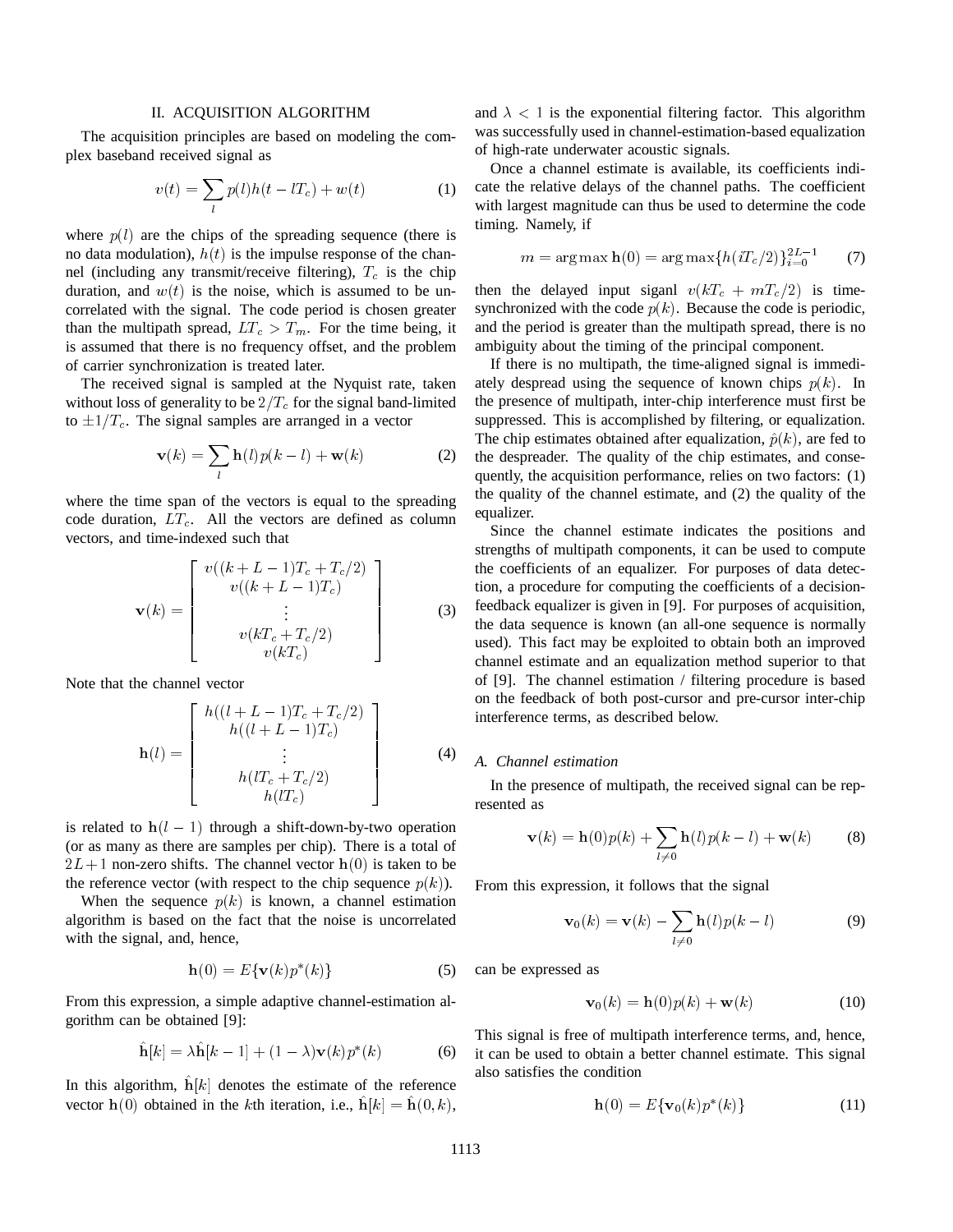The estimate of the channel can thus be obtained recursively as

$$
\hat{\mathbf{h}}[k] = \lambda \hat{\mathbf{h}}[k-1] + (1-\lambda)\mathbf{v}_0(k)p^*(k) \tag{12}
$$

Because the chip sequence is known, the signal  $v_0(k)$  can be generated from the input  $v(k)$  using the expression (9) with channel estimates instead of true values:

$$
\hat{\mathbf{v}}_0(k) = \mathbf{v}(k) - \sum_{l \neq 0} \hat{\mathbf{h}}(l)p(k-l))
$$
 (13)

Channel estimates  $\hat{\mathbf{h}}(l)$  are shifts of the reference vector  $h(0, k)$ , and this property can be exploited to compute (13) in an efficient manner (see Sec. II-E).

# *B. Filtering (equalization)*

Once the channel estimate is available, it is used to filter the received signal in order to suppress the inter-chip interference. The filtering operation is ordinarily performed on the signal  $\mathbf{v}(k)$ , in which case the filter coefficients must be computed from the channel estimate. However, filtering can be performed directly on the signal  $\mathbf{v}_0(k)$ , given in (9). The MMSE filter for this signal is defined simply by the (scaled) channel vector  $h(0)$ . Using the available channel estimates, the filtering operation is defined by

$$
\hat{p}(k) = \frac{1}{E_0(k)} \hat{\mathbf{h}}'(0, k)\hat{\mathbf{v}}_0(k)
$$
\n(14)

where

$$
E_0(k) = \hat{\mathbf{h}}'(0,k)\hat{\mathbf{h}}(0,k).
$$

# *C. Acquisition test*

Equations (12), (13), and (14) define the signal processing needed before the acquisition test is performed. The test leads to the decision on whether the correct sequence timing has been acquired. The simplest test consists of checking for consistency in the estimated timing. If it has not changed for a certain duration of time, acquisition is declared. However, there is nothing to guarantee the correctness of the so-obtained timing estimate. Also, such test is not appropriate for timevarying channels. To account for correctness, the acquisition test is performed by observing the despreader output. In the absence of data modulation, the quality of chip estimates can be monitored in a continuously running despreading operation:

$$
\hat{d}(k) = \frac{1}{N} \sum_{i=k-N+1}^{k} \hat{p}(i) p^*(i)
$$
 (15)

where N is the despreader length, and the quantity  $\hat{d}(k)$  represents an estimate of the data symbol, which is +1 in the absence of data modulation. The resulting mean squared error,  $E\{ |1 - \hat{d}(k)|^2 \}$ , can be used to determine the success of acquisition. Once this error falls below a pre-specified threshold,

 $E_{test}$ , acquisition is declared. Alternatively, symbol decisions can be made at the despreader output:

$$
\tilde{d}(k) = sgn(\hat{d}(k))\tag{16}
$$

The acquisition test now consists of observing a pre-specified number,  $N_{test}$ , of correct (+1) decisions.

### *D. Carrier synchronization*

The procedure outlined above was obtained under the assumption that there exists carrier synchronization. If this is not so, the received signal is modeled as

$$
v_{\theta}(t) = \sum_{l} p(l)h(t - lT_c)e^{j\theta(t)} + w(t)
$$
 (17)

Carrier synchronization is performed using an estimate of the carrier phase  $\ddot{\theta}(t)$ :

$$
v(t) = v_{\theta}(t)e^{-j\hat{\theta}(t)}
$$
\n(18)

In a digital receiver, operating at the chip rate, carrier phase estimate is obtained once per chip interval,  $\hat{\theta}(kT_c) = \hat{\theta}(k)$ . The phase-corrected signal is used as the input to acquisition algorithm.

Carrier phase estimation can be performed in a manner that minimizes the mean squared error in the chip estimation process. The chip estimation error is given by

$$
e_p(k) = p(k) - \hat{p}(k)
$$
 (19)

where  $\hat{p}(k)$  is expressed in terms of the carrier phase estimate as

$$
\hat{p}(k) = \frac{1}{E_0} \mathbf{h}'(0) [\mathbf{v}_{\theta}(k) e^{-j\hat{\theta}} - \sum_{l \neq 0} \mathbf{h}(l) p(k-l)] \qquad (20)
$$

The phase-error signal, used to drive the PLL can now be obtained as

$$
-\frac{\partial |e_p^2(k)|}{2\partial \hat{\theta}} = \psi(k) = Im\{\frac{1}{E_0}\mathbf{h}'(0)\mathbf{v}(k)e_p^*(k)\}
$$
 (21)

The PLL is implemented as a second order filter:

$$
\hat{\theta}(k+1) = \hat{\theta}(k) + K_{f1}\hat{\psi}(k) + K_{f2}\sum_{i \le k} \hat{\psi}(i) \qquad (22)
$$

where  $\hat{\psi}(k)$  is evaluated from (21) using the channel estimates instead of the true values.

An alternative to the above carrier synchronization algorithm is one that uses the error after despreading instead of the chip error. The error after despreading is given by

$$
e_d(k) = 1 - \frac{1}{N} \sum_{k=N+1}^{k} p^*(i) \mathbf{h}'(0) [\mathbf{v}_\theta(i) e^{-j\hat{\theta}} - \sum_{l \neq 0} \mathbf{h}(l) p(k-l)]
$$
\n(23)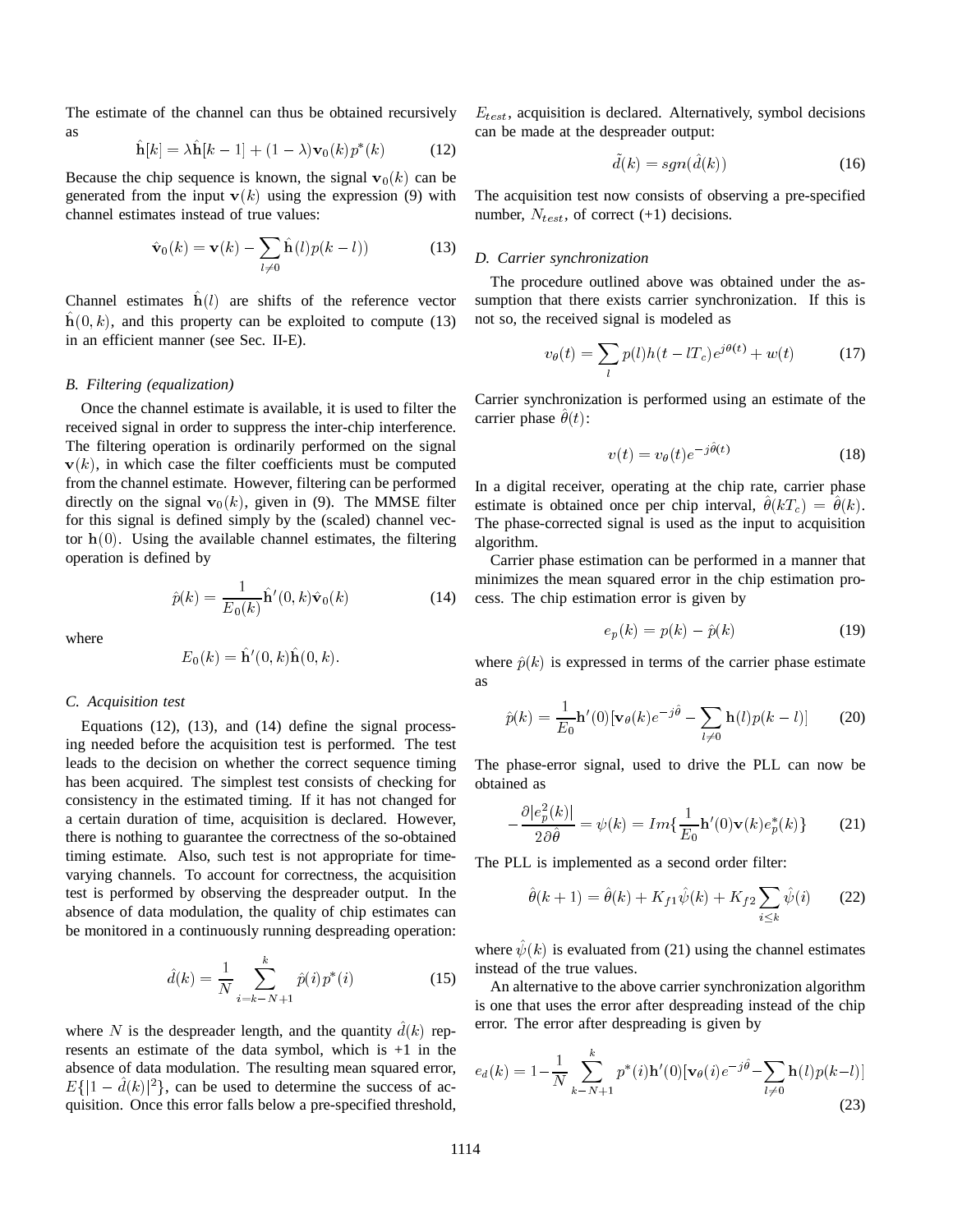The resulting phase-error signal is

$$
-\frac{\partial |e_d^2(k)|}{2\partial \hat{\theta}} = \psi(k) = Im\{\frac{1}{E_0 N} \sum_{k=N+1}^k p^*(i) \mathbf{h}'(0) \mathbf{v}(i) e_d^*(k)\}
$$
(24)

The PLL operation is still defined again by (22).

#### *E. Algorithm summary*

For ease of notation, the channel estimate at iteration  $k$  is repesented as

$$
\hat{\mathbf{h}}[k] = \begin{bmatrix} \hat{\mathbf{h}}_{L-1}(k) \\ \vdots \\ \hat{\mathbf{h}}_{0}(k) \end{bmatrix}
$$
 (25)

where the underlined quantities indicate 2-element vectors (the two samples correspond to one chip interval). The acquisition algorithm is defined by the following steps, carried out in every iteration  $k$ , corresponding to the  $k$ th chip of the spreading sequence:

1) Take two new samples of the received signal and perform carrier synchronization:

$$
\underline{\mathbf{v}}(k+L-1) = \begin{bmatrix} v((k+L-1)T_c + T_c/2) \\ v((k+L-1)T_c) \end{bmatrix} e^{-j\hat{\theta}(k)} \tag{26}
$$

2) Form the signal vector:

$$
\mathbf{v}(k) = \left[ \begin{array}{c} \mathbf{\underline{v}}(k+L-1) \\ \downarrow \mathbf{v}(k-1) \end{array} \right] \tag{27}
$$

Here,  $\perp$  indicates taking all but the bottom two elements of a vector. (In general, as many elements as there are samples per chip are shifted out.)

3) Form the vector

$$
\hat{\mathbf{v}}(k) = \left[ \begin{array}{c} \sum_{l=0}^{L-1} \hat{\mathbf{h}}_l(k) q(k+l) \\ \downarrow \hat{\mathbf{v}}(k-1) \end{array} \right] \tag{28}
$$

This vector is the estimate of the mean  $\bar{\mathbf{v}}(k)$  =  $\sum_l \mathbf{h}(l)p(k-l)$ . The shifting property of the signal and channel vectors has been exploited here to achieve computational efficiency.

4) Form the estimate of  $\mathbf{v}_0(k)$  as

$$
\hat{\mathbf{v}}_0(k) = \mathbf{v}(k) - (\hat{\bar{\mathbf{v}}}(k) - \hat{\mathbf{h}}[k]p(k))
$$
 (29)

- 5) Form the chip estimate as in (14).
- 6) Update the channel estimate:

$$
\hat{\mathbf{h}}[k+1] = \lambda \hat{\mathbf{h}}[k] + (1-\lambda)\hat{\mathbf{v}}_0(k)p^*(k) \quad (30)
$$

7) Truncate the channel estimate if  $k > k_{trunc}$ . This is an important step in the algorithm, which ensures that only the significant channel coefficients will be used to filter the signal. The significant coefficients are those whose magnitudes are greater than  $G$   $h_{max}$ , where  $h_{max}$ is the maximum absolute value of the coefficients of the current channel estimate, and  $G$  is a pre-specified truncation threshold. The rest of the channel estimate coefficients  $h[k]$  are set to zero.

- 8) Update the carrier phase as in (22). Either of the two phase-error signals can be used.
- 9) Perform despreading as in (15).
- 10) Test for acquisition. If  $N_{test}$  consequtive bit decisions at the despreader output have been equal to  $+1$ , declare acquisition. Otherwise, continue the algorithm.
- 11) Once acquisition has been declared, determine the position  $m$  of the channel estimate coefficient with the largest magnitude (coefficients are indexed from 0 (bottom)to  $2L - 1$  (top)). The time-shifted received signal  $v(kT_c+mT_c/2)$  is synchronized with the sequence  $p(k)$ .

The algorithm is initialized with  $\hat{\mathbf{h}}[0] = \mathbf{0}, \hat{\theta}(0) = 0$ .

The algorithm parameters are the the following:

- $\bullet$  channel estimate length  $L$
- $\bullet$  despreader length  $N$
- truncation threshold  $G$
- ime after which to begin truncation  $k_{trunc}$
- filtering constants  $\lambda$  and  $K_{f1,2}$
- acquisition test threshold  $N_{test}$  (or other).

# III. PERFORMANCE RESULTS

The proposed acquisition algorithm was tested in simulation. The spreading code is a length 63 Kasami sequence. The transmitter pulse is rectangular, of duration  $T_c = 0.2$  ms, corresponding to the chip rate of 4000 chips/sec. The channel has 3 paths, with total multipath spread of 26 chips or 6.5 ms.

The system performance is first discussed for a timeinvariant, single-user channel. The channel coefficients have relative amplitudes 1, 0.75 and 0.5, with corresponding delays of 0, 4 and 26 chips. Geometric modeling of shallow water multipath would result in similar numbers, as discussed in [8]. Fig.1 illustrates the system performance on this channel, with additive white Gaussian noise at per-chip SNR of -10 dB. The starting time of the spreading code is chosen randomly. The starting time in this trial was 30. Shown in the figure on the left-hand side are the channel and its estimate. On the righthand side are the running despreader output, the corresponding bit decision made for the acquisition test, and the starting time estimate  $m(k)$  obtained in each iteration. The system operation is shown for an entire block of 100 data bits.

Clearly, the estimated channel is a good match for the true one, and the position of largest magnitude coefficient determines the correct starting time of the code. The channel estimator uses  $\lambda = 0.999$ , and truncation is performed after  $k_{trunc} = 126$  chips using truncation threshold  $G = 0.1$ . Although the channel estimate spans 63 ships, only a few are kept. The running despreader length is  $N = 63$  chips. Bit estimates at its output are close to the ideal value +1. Bit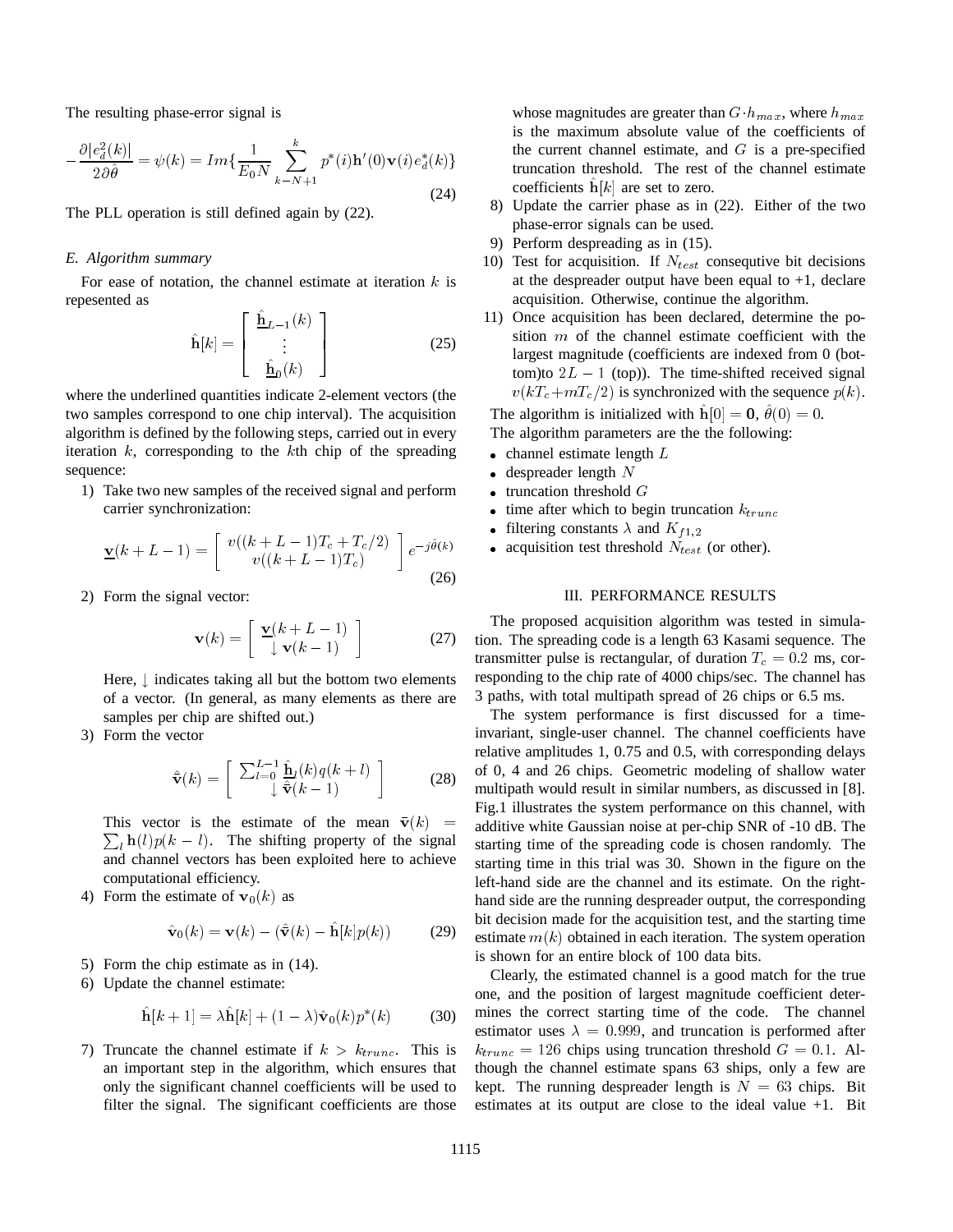decisions made on the running despreader output indicate a +1 check already after 68 iterations. At this time, the correct starting time has not yet been acquired. The estimated starting time of the code, determined from the position of the largest channel estimate coefficient, is shown on the same scale below the despreader check function. The correct value, 30, is obtained in this trial after 163 chips, and acquisition is maintained thereafter. (These numbers provide a sense of how long the acquisition test should proceed before the acquisition decision is reached.)



Fig. 1. Performance of the acquisition algorithm on the time-invariant AWGN channel.

One may wonder about the performance of the channel estimation algorithm (6) which operates directly on the received signal without subtraction of the inter-chip interference terms. The performance of this algorithm on the same channel is illustrated in Fig.2. The channel estimate is obviously inferior to that obtained using the principle (12). Degradation in the channel estimate is reflected in the poorer quality of bit estimates at the despreader output, which causes erroneous operation in the acquisition test and ultimately prolongs the acquisition time.

Acquisition time is defined here as the time it takes the acquisition algorithm to produce the correct estimate of the code timing, and maintain it for a certain number of chip intervals. Acquisition time is a random variable, and the performance of an acquisition scheme is judged by its mean value. Fig.3 shows the mean acquisition time as a function of SNR. Each value is a result of averaging over a number of simulation runs. In each run, acquisition is considered successful if correct timing estimate has been obtained and held for 1000 chips. If acquisition has not been acieved after  $N_{tot}$  chip intervals, the



Fig. 2. Performance of the acquisition algorithm on the time-invariant AWGN channel, when channel estimation is performed without subtraction of interchip interference terms.

run is terminated.  $N_{tot}$  is chosen large enough that 90 % or more trials result in acquisition. The mean acquisition time, obtained for a given SNR, is used in the system design to determine the interval allocated to the acquisition phase, i.e. the length of the all-ones sequence that must be transmitted before actual information transmission can begin.

Acquisition failure may occur either because the decision cannot be reached during the allocated time, or because a wrong decision is reached. The first type of acquisition error is controlled by selecting a long enough acquisition interval. The mean acquisition time for a given SNR is used to guide this selection. The second type of error is controlled by carefully designing the acquisition test, i.e. by selecting the despreader length N and the test threshold  $N_{test}$ . N is selected to provide enough processing gain that the SNR at despreader output is sufficiently high, say more than 5dB. Hence, a rule of thumb is  $10\log(N \cdot SNR) > 5$ . This selection ensures that bit decisions at despreader output are sufficiently reliable to guide the acquisition decision.  $N_{test}$  should be selected large enough to ensure correlation between the despreader check function and the actual code acquisition. (If it is too small, false acquisition may occur.) To assist in selection of  $N_{test}$ , the dashed curve in Fig.3 may be used. It represents the average number of chip intervals that elapse before the bit decision at the despreader output checks to  $+1$ . Hence, the difference between the mean time to acquire and the mean time to check may serve to guide the selection of the acquisition test length.

System performance on a time-varying channel and in the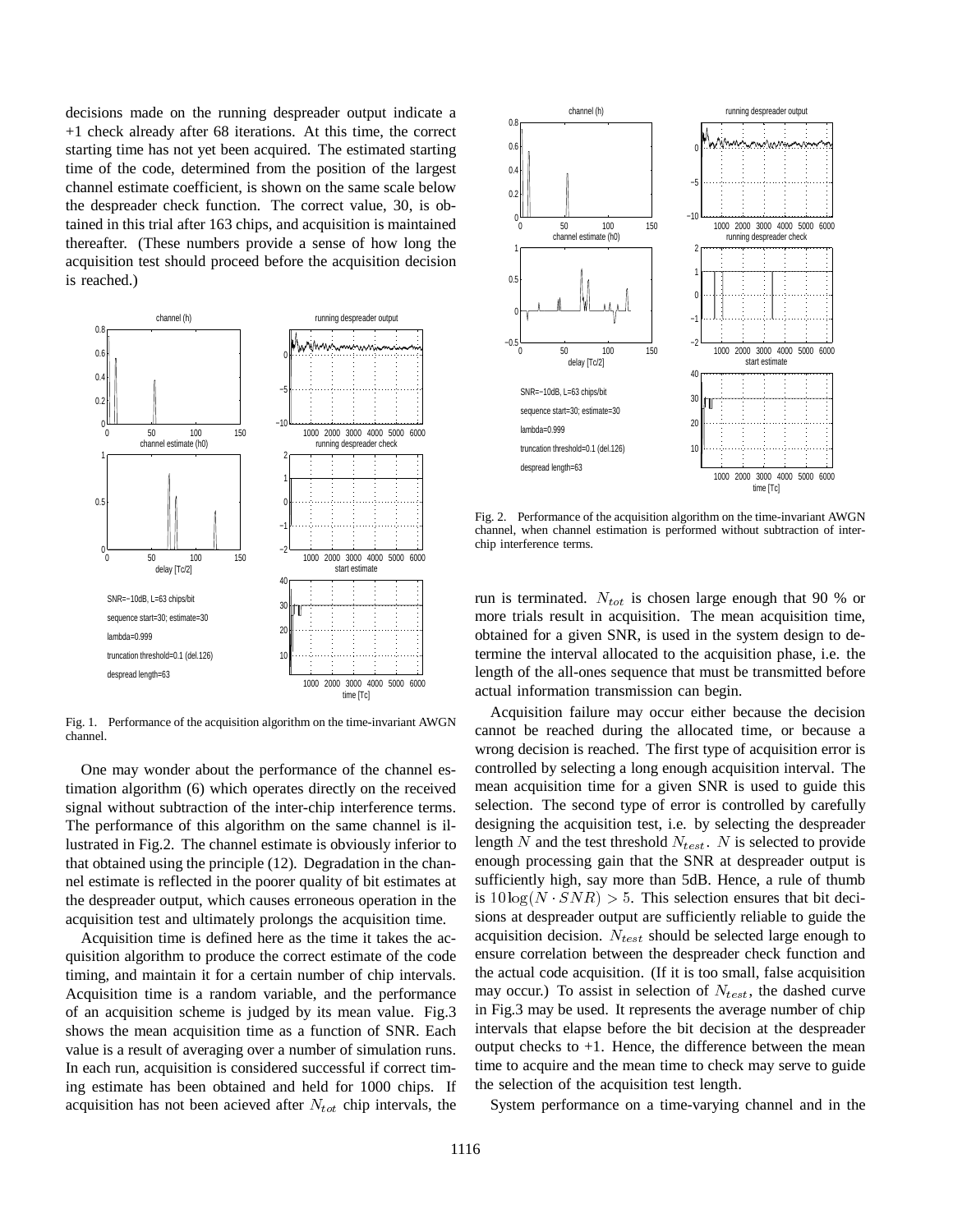

Fig. 3. Mean acquisition time for the 3-path time-invariant channel model.

presence of multiuser interference is studied next. Fig.4 illustrates the results of a four-user trial. Each of the four signals passes through an independently fading channel. Each channel is modeled as having 3 paths, with relative mean path gains 1, 0.75, and 0.5, and different path delays, randomly generated within the overall multipath spread of 26 chips. The path gains are time-varying, complex-valued independent random processes, generated using a second-order auto-regressive model driven by a zero-mean white Gaussian process. The 3 dB bandwidth of the Doppler power spectrum of each channel tap process defines its Doppler spread. In addition, each user is assumed to move at a different velocity  $v$ , resulting in the Doppler shift  $f_d = \pm (v/c)f_c$ . The value  $c = 1500$  m/s for the speed of sound, and  $f_c = 15$  kHz for the carrier frequency were used. The velocities were randomly chosen between 0 and 5 knots. The users are assigned spreading codes from the length 63 Kasami set (there are 8 codes in this set), with each users' code having a randomly selected starting phase. The signals arrive at the receiver asynchronously. The power of each interferer is equal to the power of the desired signal, resulting in the signal-to-interference ratio SIR=-5dB.

Shown in Fig.4, on the right-hand side, are the three pathgain processes that describe the desired user's channel. The Doppler spread, chosen equal for all paths, is 1.2 Hz, which results in the normalized value  $\omega_d T_c = 10^{-3}$ . This value is at the limit of coherent systems' capabilities, and higher than what is found in many applications. It was chosen to demonstrate the system robustness in extreme conditions of fast fading. The performance is again shown for an extended period of time (longer than needed to acquire the timing). The phase plot on the left-hand side shows the true and the estimated phase. The desired user moves at 2 knots, and the resulting Doppler shift of 10 Hz is accurately tracked by the PLL. The first form of the phase error signal (21) is used in this example. The second form gives equally good results. It is worth mentioning that the presence of different Doppler shifts among the users actually helps the overall channel estimation process. The residual Doppler shift in the interfering users' signals causes the composite interference to appear less coherent (more noise-like).

When there is no frequency offset, the interference suppression capability is limited by the (non-zero) cross-correlations of the spreading codes. The per-bit SNR in this example is 20 dB, i.e., the per-chip SNR at the receiver input is 2 dB for the code length of 63. The receiver parameters are indicated in the figure. The decisions made at the despreader output produce a +1 check soon after initialization, and the code timing is acquired thereafter. It is very interesting to observe the estimated timing in the last plot. The starting time of the sequence is 30, and the acquisition algorithm reaches this value after about 900 chip intervals. If the channel were time-invariant, this value would be maintained throughout the observation period. However, because the channel varies in time, the relative strength of the path gains changes. Consequently, the path which was originally the strongest one may become a secondary path at some point. This is exactly the case in the example shown. Careful observation of the channel tap gains shows that the first path is not the strongest at all times. The acquisition algorithm follows these changes accurately, as demonstrated by the period of time when timing estimate deviates from the value 30, only to emerge again later as the first path regains strength. The speed and accuracy of tracking are influenced by the choice of  $\lambda$  and G, whose optimal values depend on the noise level and the rate of channel variation. At the moment, these values are determined heuristically.



Fig. 4. Performance of the acquisition algorithm on a time-varying channel with four users. Each user's channel is an independent 3-path Rayleigh fading channel. Users move at different velocities (few m/s). Kasami sequences with randomly selected starting phase are used. The signals are of equal power and asynchronous.